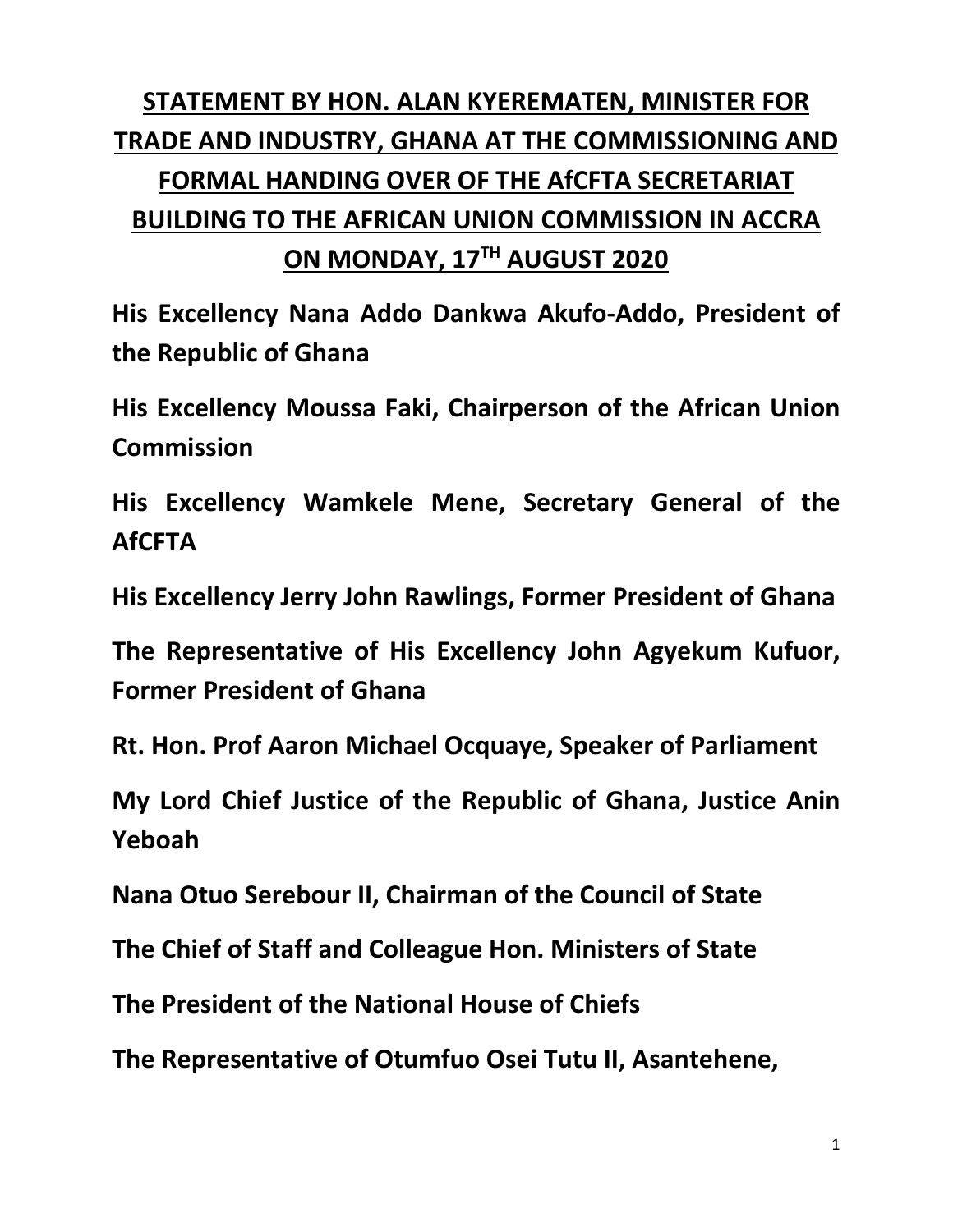**The President of the Greater Accra Regional House of Chiefs The Chairman of the Christian Council of Ghana The National Chief Imam** 

**Members of the Diplomatic Corps**

**Distinguished Invited Guests, Ladies and Gentlemen,**

I stand on existing protocol to add my voice to that of my colleague the Hon. Minister for Foreign Affairs and Regional Integration, to extend a very warm welcome to you all to this very important ceremony. I do so particularly for the distinguished delegation from the African Union Commission, led by the Chairperson, and also the newly elected Secretary-General of the AfCFTA.

**Distinguished Invited Guests**, it is appropriate on an occasion like this to pay tribute to the leadership of the African Union Commission and in particular the Department of Trade and Industry for the significant contribution they have made in bringing us this far on our path towards the the establishment of the AfCFTA. In the same vein, I acknowledge the support provided over the years by other African Institutions such as the United Nations Economic Commission for Africa, the African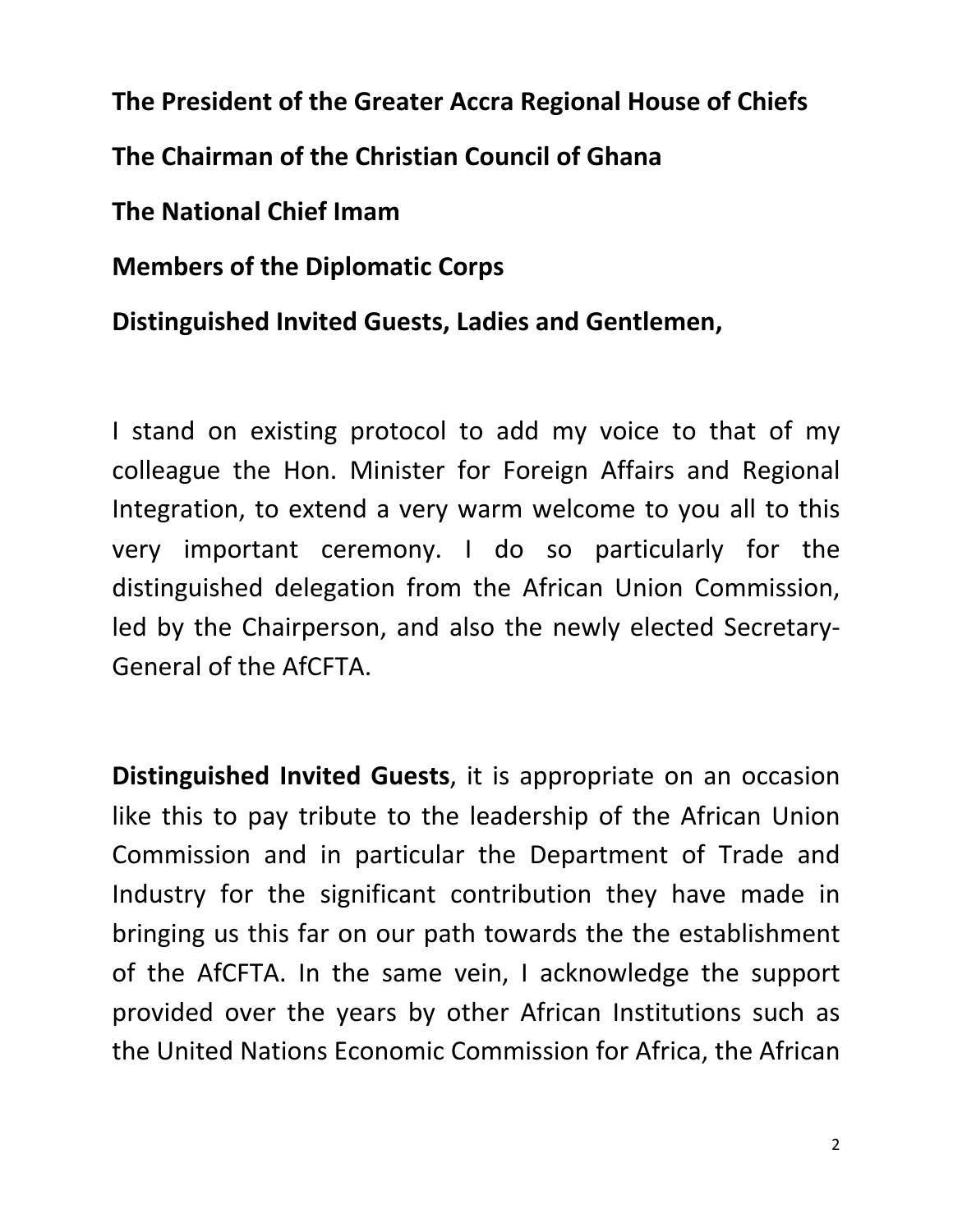Development Bank, Afriexim Bank and the Regional Economic Communities.

I wish also to recognize the invaluable contribution of my colleague African Ministers of Trade, their Senior Officials and members of the Negotiating Forum for shepherding to date, the process of establishing the AfCFTA

On a more personal note, I have had the honour and privilege in and out of Government, of being actively involved in the design and development of the AfCFTA initiative right from its inception. It is therefore a source of great joy to me, that today we are taking a giant step forward towards realizing the dream and vision of the founding leaders of our continent, to establish an African Economic Community. As you may be aware, the establishment of a Free Trade Area for Africa is the first major building block for the African Economic Community, after which we expect to transition into a Customs Union before reaching our ultimate goal.

**Excellencies, Distinguished Invited Guests, Ladies and Gentlemen,** the case for an integrated market for Africa has never been in doubt, in spite of the skeptism that has been associated with it. The most developed regions of the world are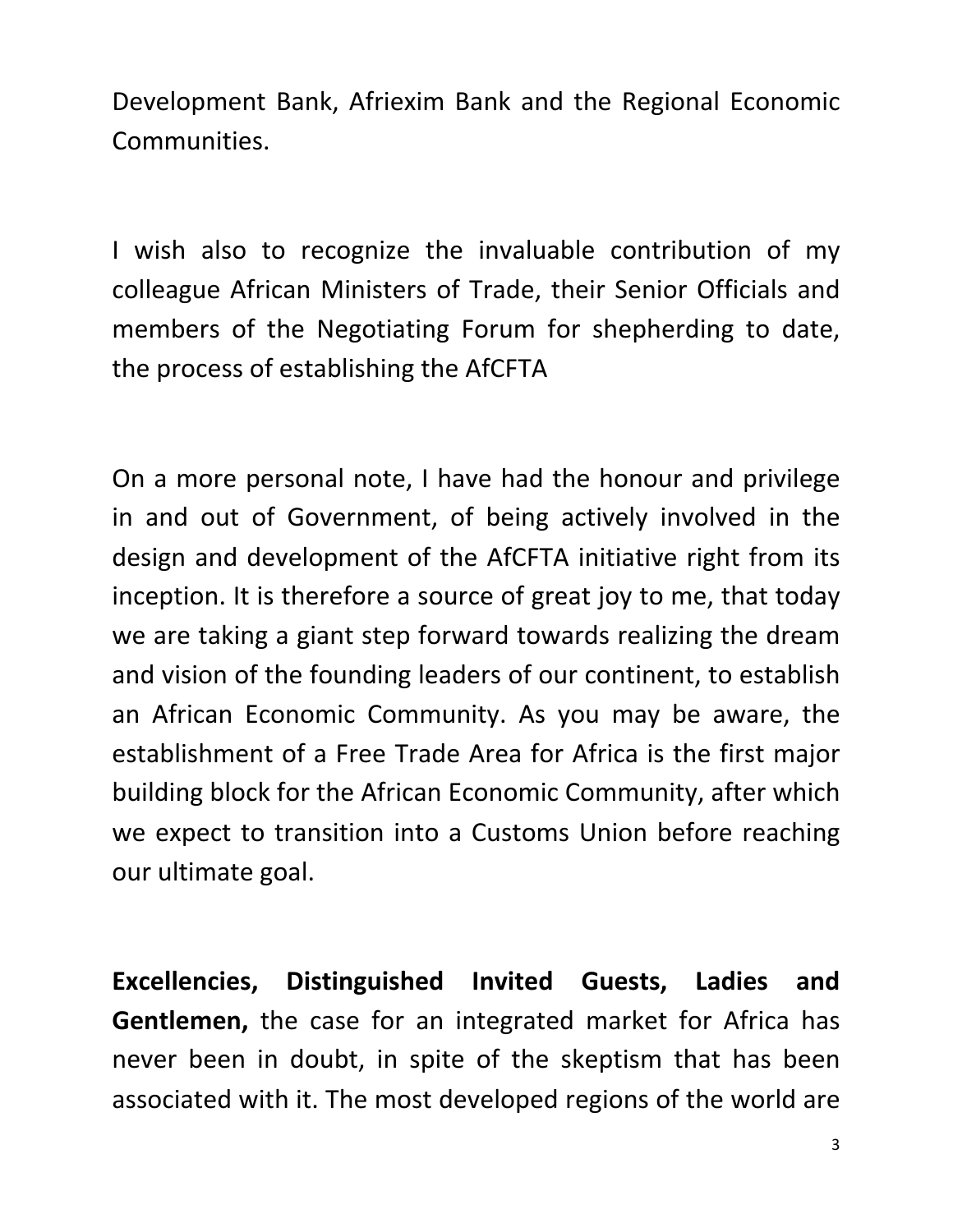the regions with the highest level of market integration. Regrettably, Africa still remains the least integrated region in the world. Less than 15% of Africa's total trade occurs within the region. The paradox of Africa being the richest continent and yet the poorest, could partly be attributed to this unfortunate situation.

**Distinguished Guests,** the successful implementation of the AfCFTA will bring many benefits to our continent. **First**, it will increase the level of intra African trade through better harmonization and coordination of trade within the African continent. It is estimated that intra African trade will increase by as much as 35 billion US dollars per annum or 52% by 2022. **Secondly**, it will address the challenge of small fragmented markets in Africa by creating a single continental market which will lead to economies of scale. **Thirdly,** it will add value to Africa's abundant natural resources and promote economic diversification and industrialization. **Fourthly,** it will promote the development of regional value chains and facilitate cross border investments in Africa. **Fifth**, it will open up market access opportunities for SMEs in Africa on preferential trade terms. **Sixth**, with a population of 1.2 billion, estimated to reach 2.5 billion by 2050, Africa will become a very attractive destination for Foreign Direct Investment because of its market size, with the potential for joint ventures and enhanced local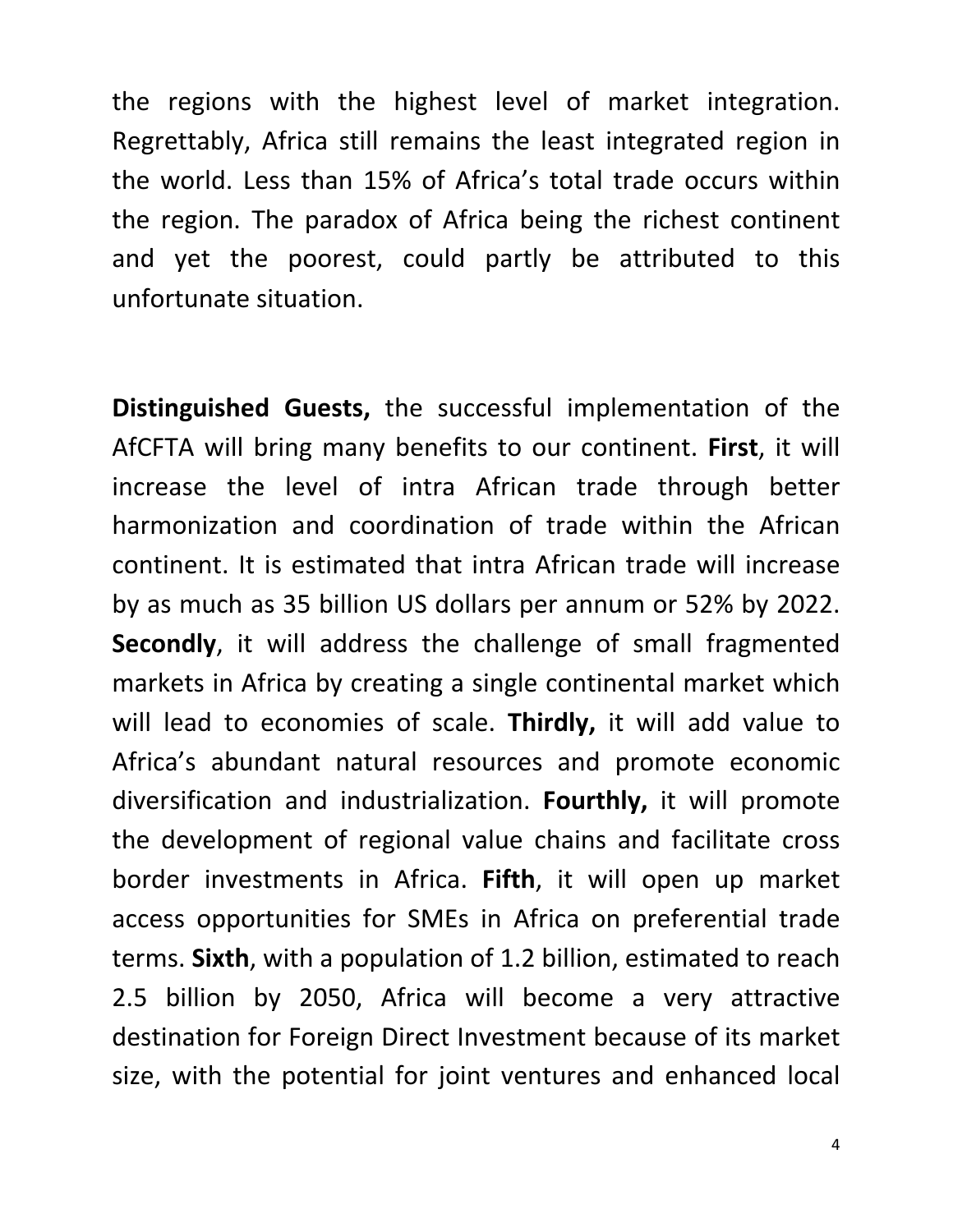content. **Seventh**, it will deepen the integration of Africa into global markets through supply chain arrangements and other forms of subcontracting transactions. **Eighth**, Africa will improve its terms of Trade with the rest of the world by earning higher values for its exports through value addition. **Ninth**, the AfCFTA will enhance benefits to consumers in Africa through lower prices of goods imported from within Africa. **Tenth** and last but not the least, it will significantly increase employment opportunities in Africa, particularly for the youth and other vulnerable groups.

**Excellencies, Distinguished Invited Guests,** whilst acknowledging the benefits to be gained from the AfCFTA, it is worth noting that these benefits will not accrue automatically to member States. It will require each Member State to develop a National Programme of Action in order to harness the benefits of the AfCFTA. Such programmes must be mainstreamed into national development strategies.

In addition, the effective implementation of the AfCFTA will require sustained political will and commitment from the highest level of executive authority in each country, in respect of providing adequate budgetary resources to support the growth and development of priority sectors, as well as creating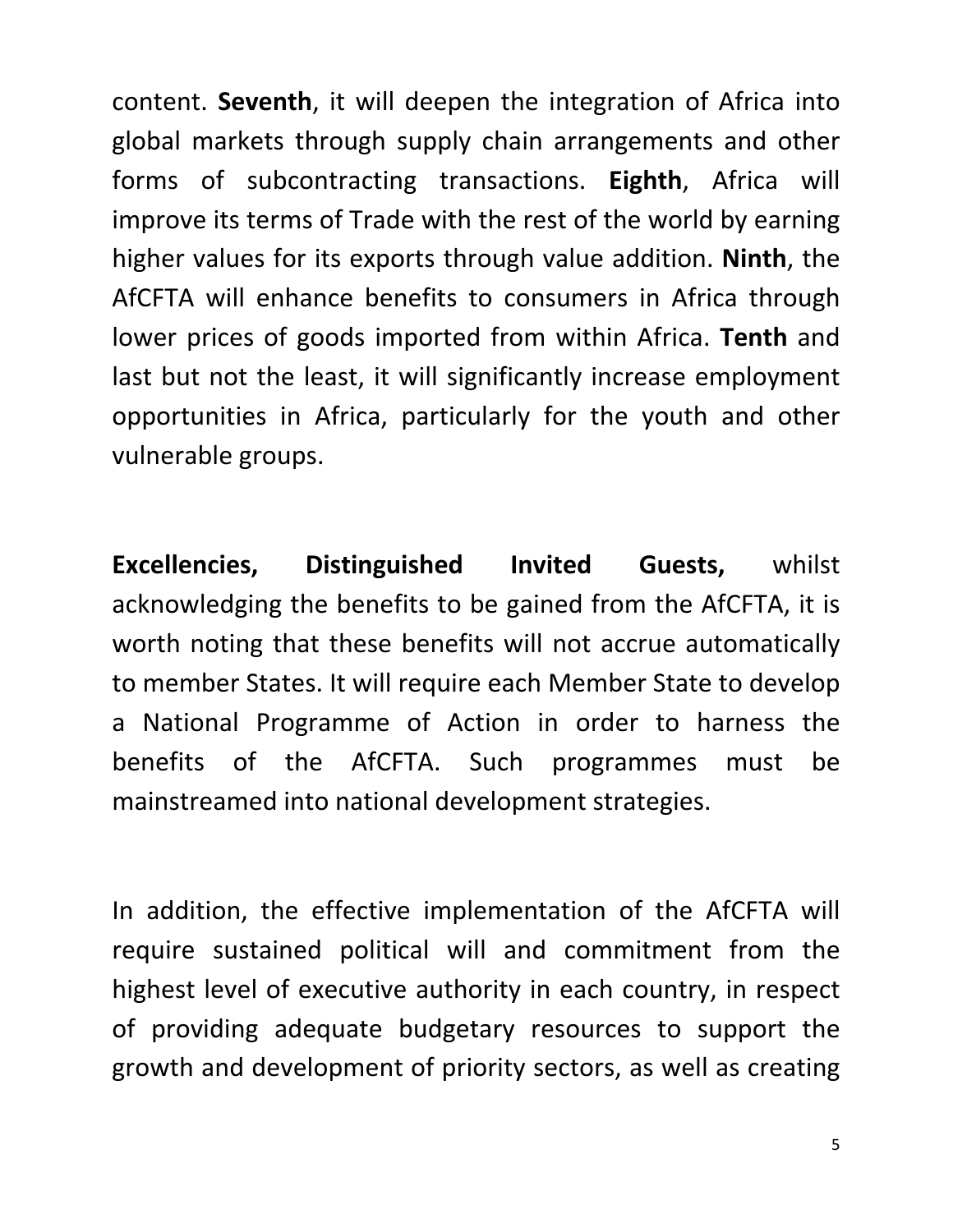the appropriate incentive and regulatory framework to attract investments from the private sector, both domestic and foreign. At the national, regional and continental levels, the need to develop modern trade related infrastructure, including multi modal transport infrastructure to improve connectivity, cannot be overemphasized. There will also be the need to diversify our economies and produce more value added products. The challenges posed by non-tariff barriers and technical barriers to trade, including but not limited to standards, customs clearance processes and procedures and issues relating to rules of origin would all have to be addressed substantively.

**Distinguished Ladies and Gentlemen**, I am confident that together we can address these challenges. In doing so, a lot will depend on the efficiency and effectiveness of the work that will be undertaken in the Secretariat building that we are about to commission.

In any event, **Excellencies, Distinguished Invited Guests**, we have come too far on this journey that there is no turning back. Our fate as a continent depends on the faith that we have in ourselves as Africans. Let us not be haunted by the fear of failure in embarking on this project, but rather be inspired by